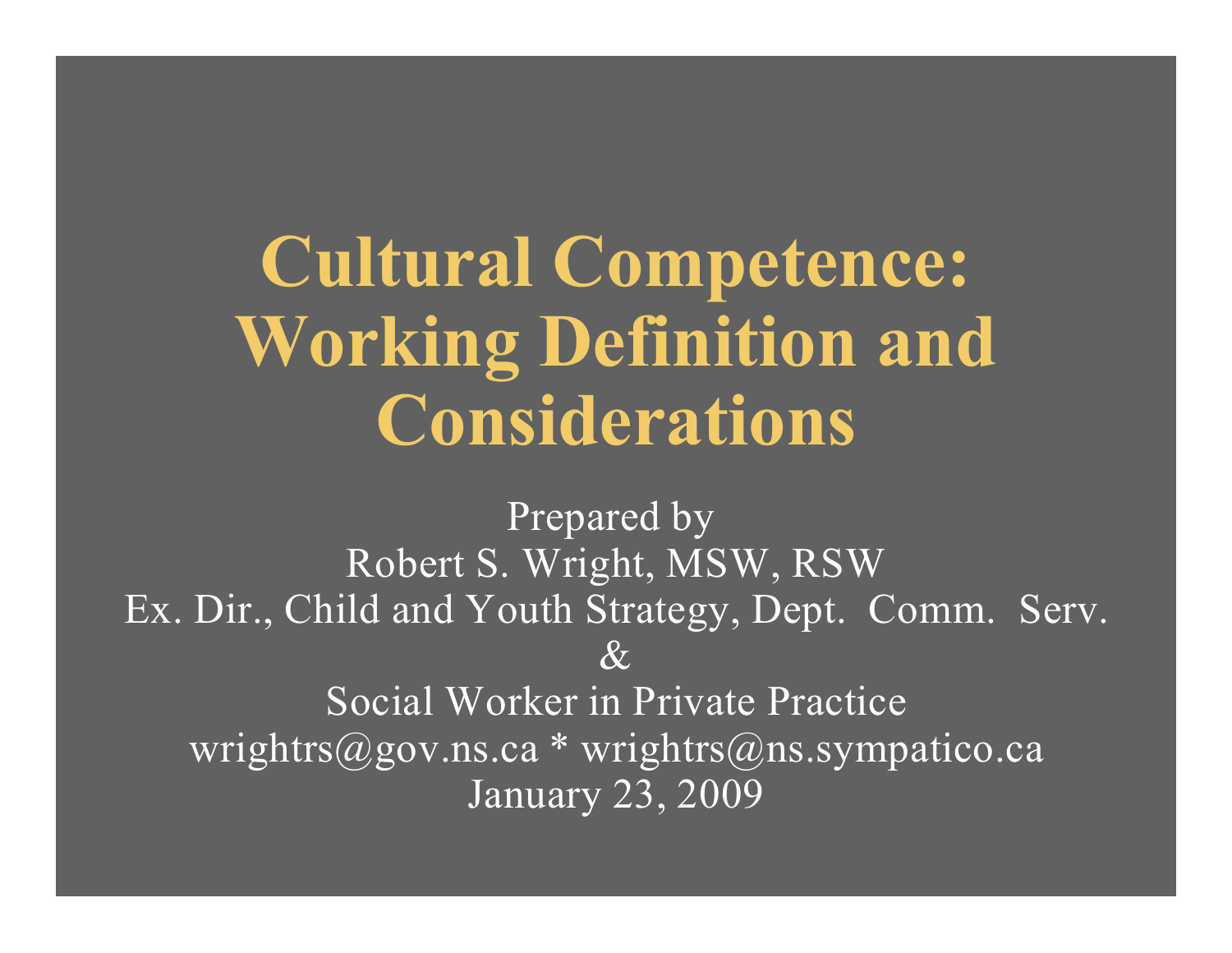#### **Cultural Competence: Definition**

**Example 1 Cultural competence refers to an ability to** interact effectively with people of different cultures. Cultural competence comprises four components: a) Awareness of one's own cultural world view, b) Attitude towards cultural differences, c) Knowledge of different cultural practices and world views, and d) cross-cultural skills. (From Wikipedia . . .why not?!)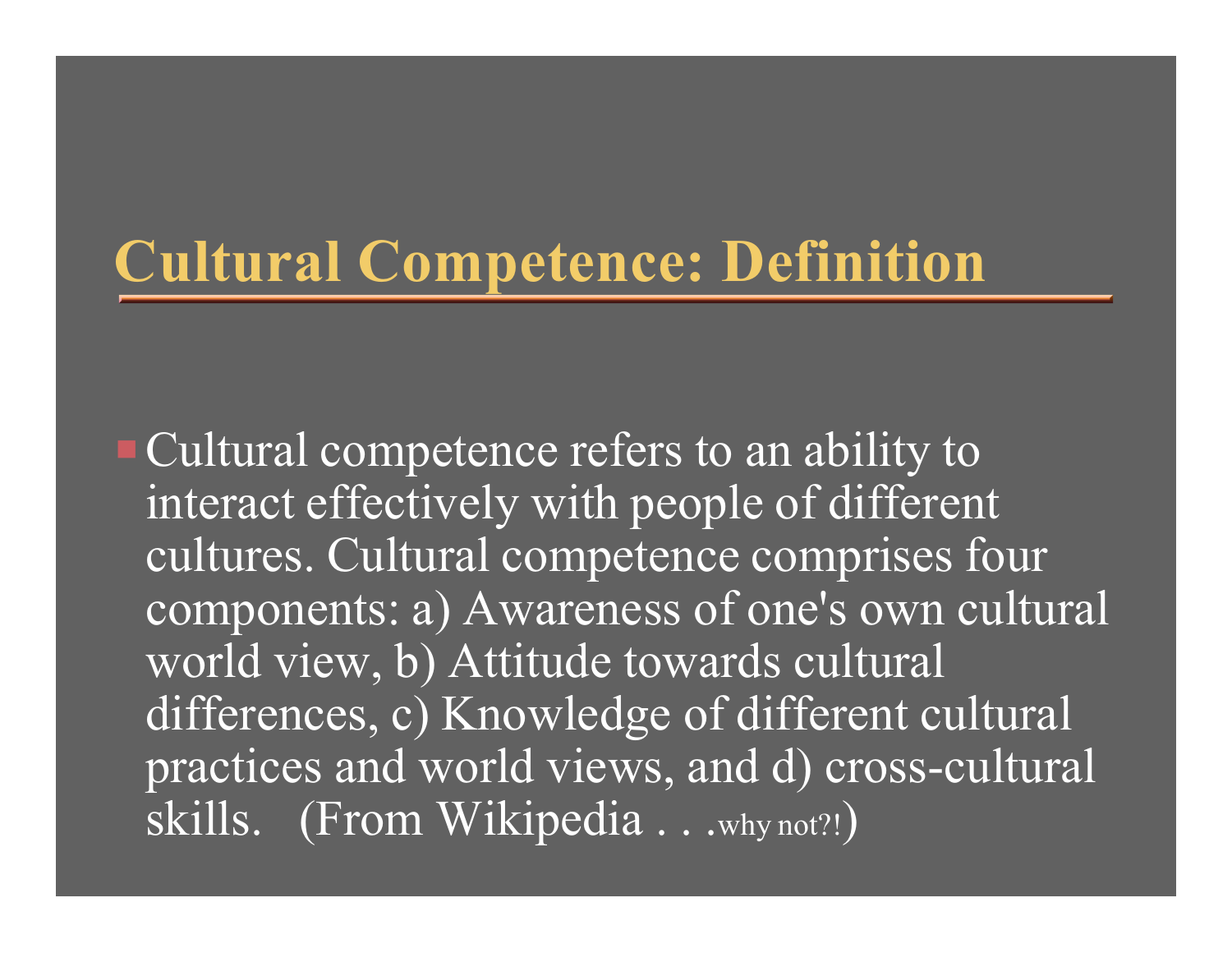### **Cultural Competence: Why?**

- Within education settings Cultural competence is important for 2 reasons:
	- < **So educators can assist students to become culturally competent**
	- < **So educators can create environments of cultural safety to enable all students to learn effectively**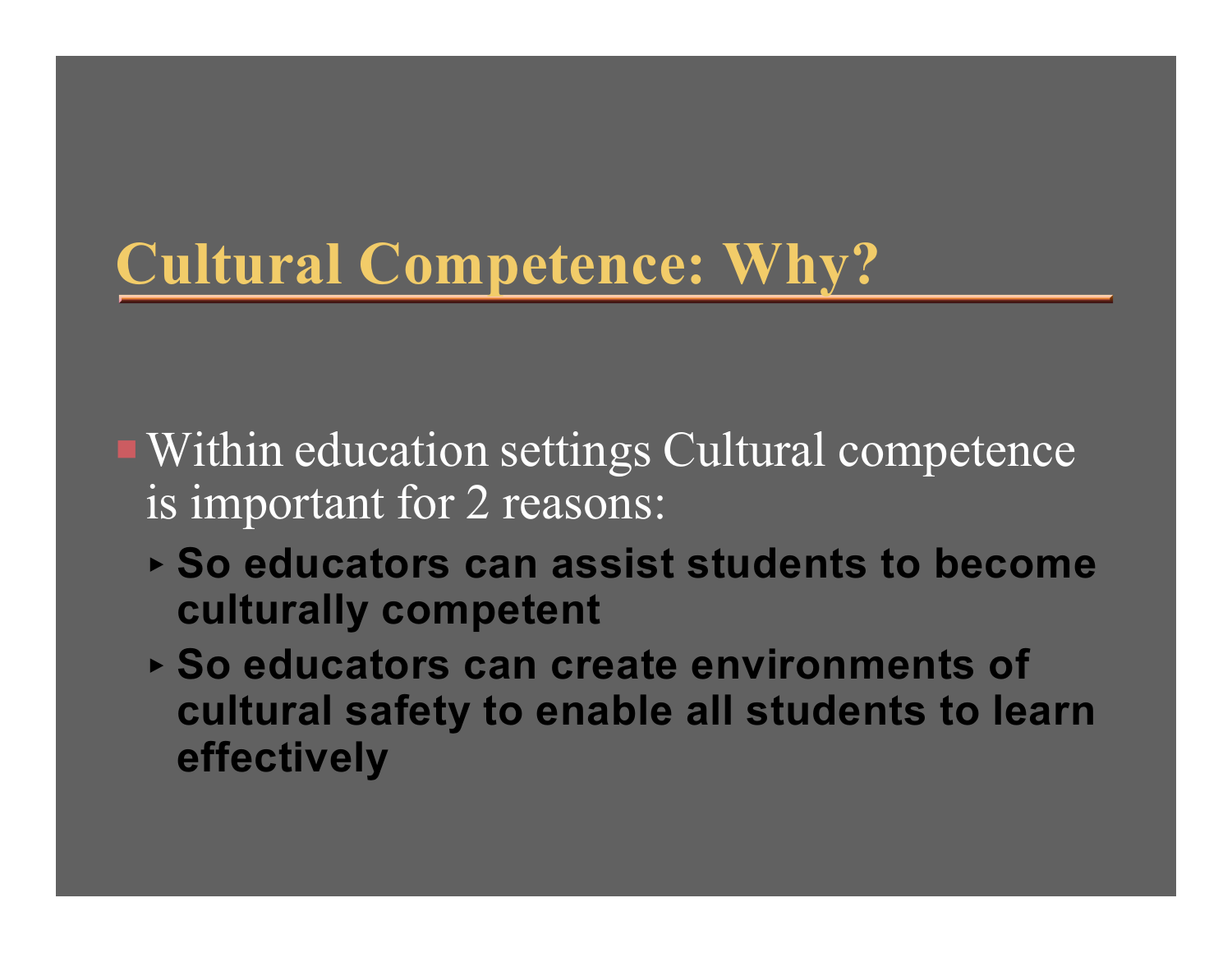### **Principles of Culturally Competent Teaching**

- $\blacksquare$  Teaching is easier the more similar educators are to their students (with respect to race/class/ethnicity etc.)
- $\blacksquare$  Teaching is easier the more closely the methods and environment of school match the culture, experience and values of students
- $\blacksquare$  Many implications flow from these propositions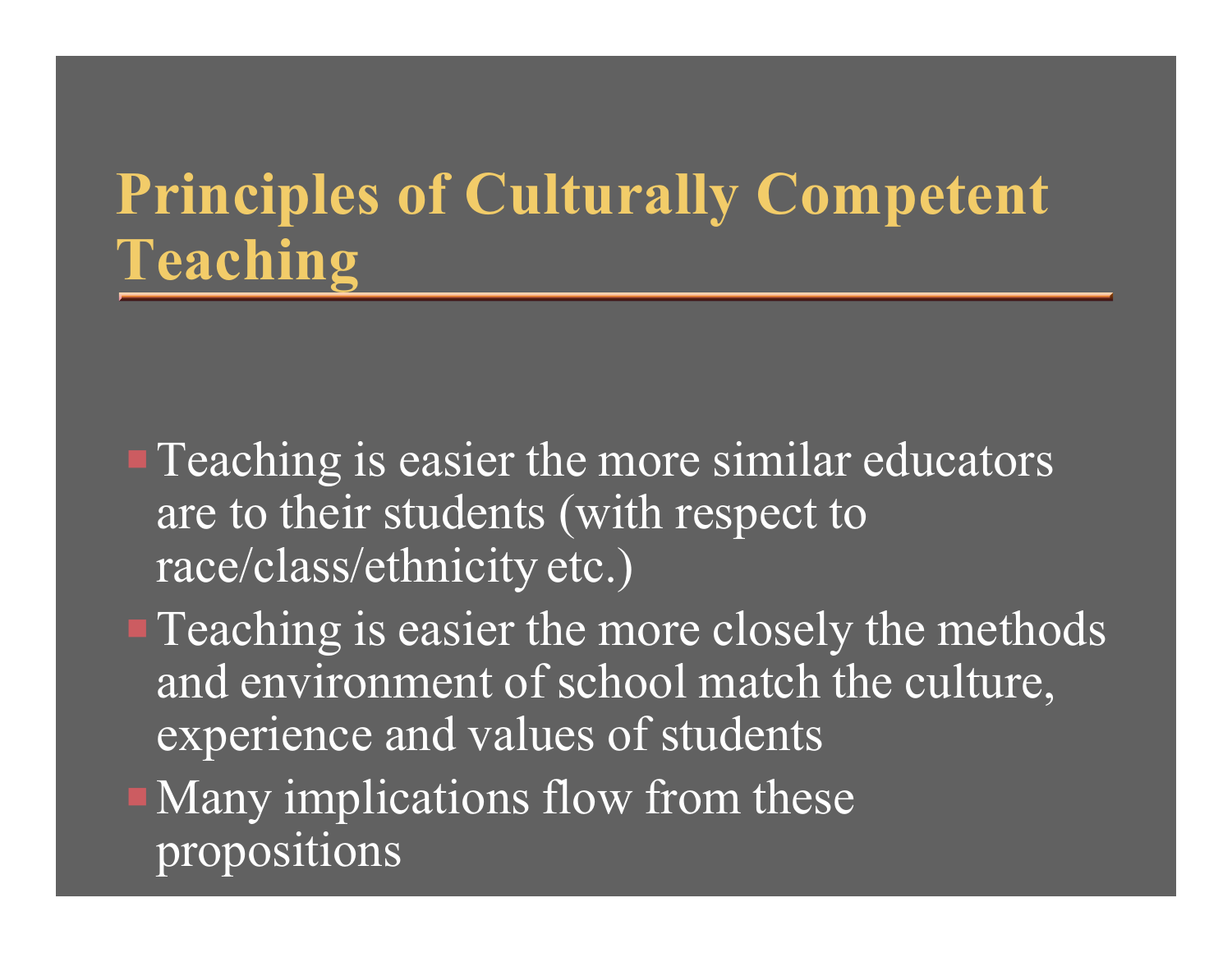### **Principles of Working in Diversity**

- $\blacksquare$  A) We must understand our cultural differences and similarities
- **B**) We must understand the social and cultural reality in which we work
- C) We must be able to generate and interpret a wide variety of verbal and non-verbal responses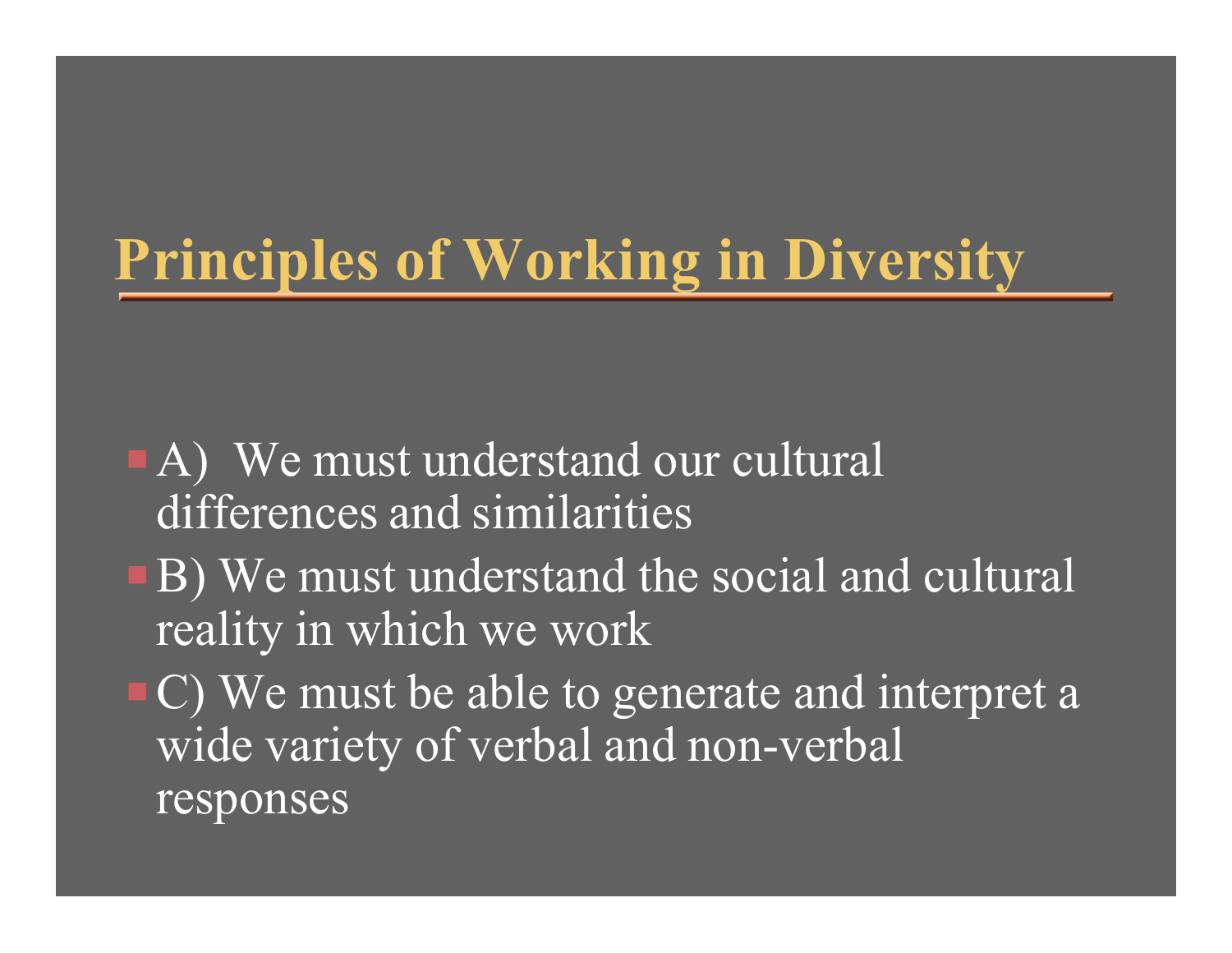### **A) Nichols' Model for Understanding Cultural Difference**

Philisophical Perspective on Cultural Difference, Edwin Nichols (cf work of Jung)

- Different world cultures developed out of differing physical environments **PThese world views have differing constructs:** 
	- < *Axiology (values)*
	- < *Epistemology (way of knowing)*
	- < *Logic (principle of reason)*
	- < *Process (practice of reason)*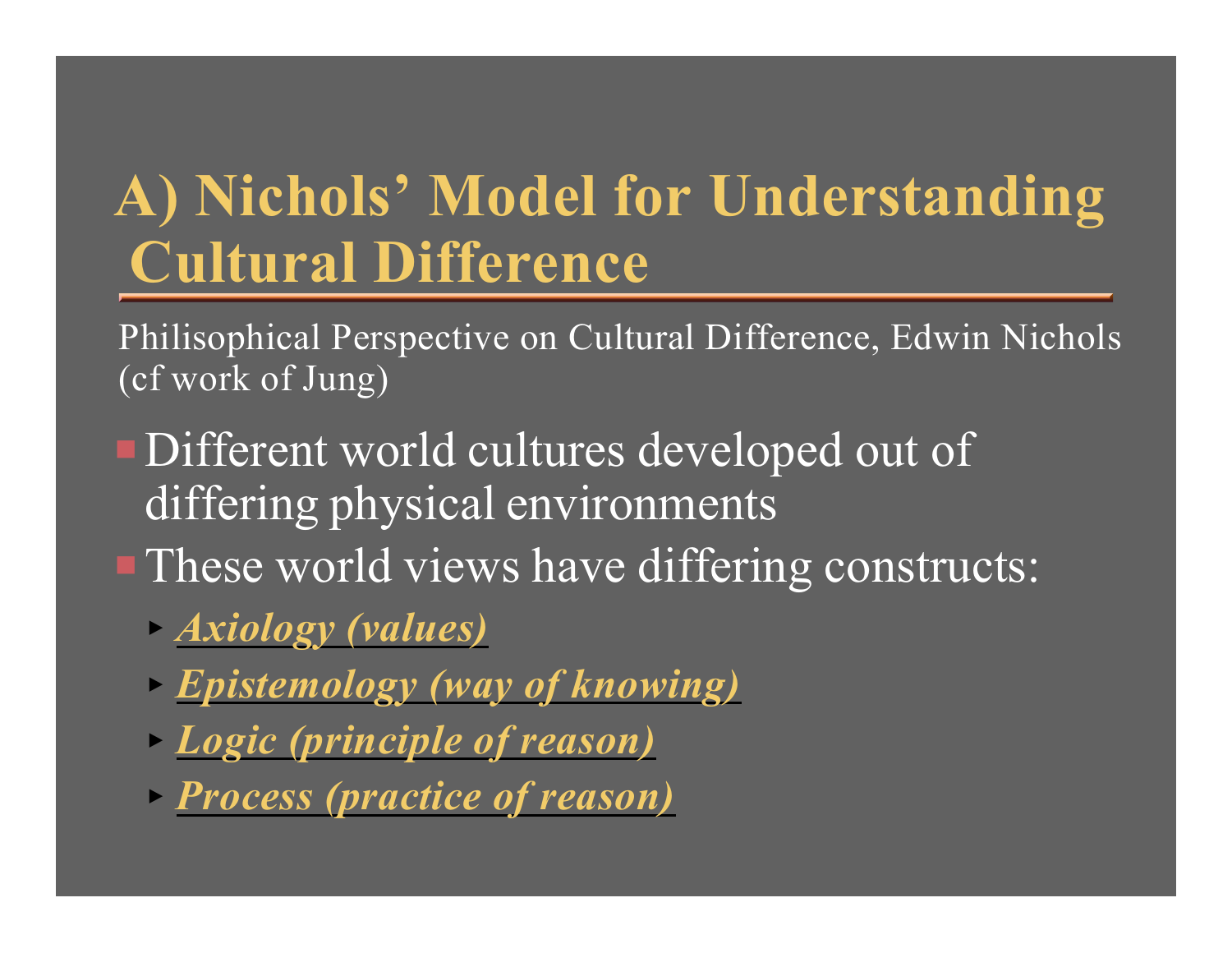#### **THE PHILOSOPHICAL ASPECTS OF CULTURAL DIFFERENCE DEVI**

| <b>ETHNC GROUPS</b>                                                                                                               | <b>AXIOLOGY</b>                                                                                                                                                                    | <b>EPISTEMOLOGY</b>                                                                                                                                                                     |                                                                                           |                                                                                                                     | Locic                                                                                                                                                                             | <b>PROCESS</b>                                                                                                                                                 |
|-----------------------------------------------------------------------------------------------------------------------------------|------------------------------------------------------------------------------------------------------------------------------------------------------------------------------------|-----------------------------------------------------------------------------------------------------------------------------------------------------------------------------------------|-------------------------------------------------------------------------------------------|---------------------------------------------------------------------------------------------------------------------|-----------------------------------------------------------------------------------------------------------------------------------------------------------------------------------|----------------------------------------------------------------------------------------------------------------------------------------------------------------|
| <b>ETHNC</b><br><b>WORLDVIEW</b>                                                                                                  |                                                                                                                                                                                    | <b>APPLIED</b>                                                                                                                                                                          | <b>PEDAGOGY</b>                                                                           | <b>METHODOLOGY</b>                                                                                                  |                                                                                                                                                                                   |                                                                                                                                                                |
| <b>EUROPEAN</b><br><b>EURO-AMERICAN</b><br><b>AFRICAN</b><br><b>AFRICAN</b><br><b>AMERICAN</b><br><b>LATINO/A</b><br><b>A</b> RAB | Manber-Chject<br>The highest value lies in the<br>object or the acquisition of<br>the object<br>Manber-Manber<br>The highest value lies in the<br>relationships between<br>persons | <b>Cneknows</b><br><b>through</b><br><b>Counting and</b><br><b>Measuring</b><br><b>One lanous</b><br>through<br><b>Synbolic Imagery</b><br>and Rhythm<br>(function)<br>-Claciwell Eink- | Parts to Whole<br><b>Whole</b><br><b>Holistic</b><br><b>Thinking</b><br>-The BIG picture- | <b>Linear and</b><br><b>Sequential</b><br>-Assembly line-<br><b>Critical Path</b><br>analysis<br>-Cit to the chase- | Dichotomous<br>$Either$ $G$<br>-Newtonian<br>theory-<br><b>Diunital</b><br>Union of appoints<br><b>Difrasismo</b><br>-Atecthaght-<br>The In Between<br>Ibn Arbi<br>-Quotumtheory- | All sets are<br>repeatable and<br>reproducible<br>-Technology-<br>All sets are<br>interrelated<br>through human<br>and spiritual<br>networks<br>-Black church- |
| ASIAN<br><b>ASIAN AMERICAN</b><br><b>POLYNESIAN</b>                                                                               | Member-Group<br>The highest value lies in the<br>cohesiveness of the group                                                                                                         | <b>Cneknows</b><br><b>through</b><br><b>Transcendental</b><br><b>Striving</b><br>-Tree the forest-                                                                                      | <b>Whole and parts</b><br>are seen<br>simultaneously<br>-To read a Chinese<br>word        | <b>Cydical and</b><br><b>Repetitive</b><br>-Stroke order in<br>writing a Chinese<br>word-                           | Nyaya<br>-The objective<br>world is<br>conceived<br>independent of<br>thought and<br>mind<br>-Chaostheory-                                                                        | All sets are<br>independently<br>interrelated in<br>the hammary of<br>the universe<br>-Keiretsst                                                               |
| <b>NATIVE AMERICAN</b>                                                                                                            | <b>Member-Great Spirit</b><br>The highest value lies in<br>oneness with the Great<br>Spirit                                                                                        | <b>One knows</b><br>through Reflection<br>and Spiritual<br><b>Receptivity</b><br>-Punification rites-                                                                                   | <b>Whole is seen in</b><br>cyclic movement<br>-Seasons-<br>-Medicine Wheel-               | <b>Environmentally</b><br>experiential<br>reflection<br>-Rites of Passage-                                          | <b>Great</b><br><b>Mystery</b><br>-Aset of 4 and<br>aset of 3 form<br>the whole-<br>-Super string<br>theory-                                                                      | All sets are<br>interrelated<br>through the<br>elements, plant,<br>animal, and<br>spintual<br>networks<br>-White Biffalo-                                      |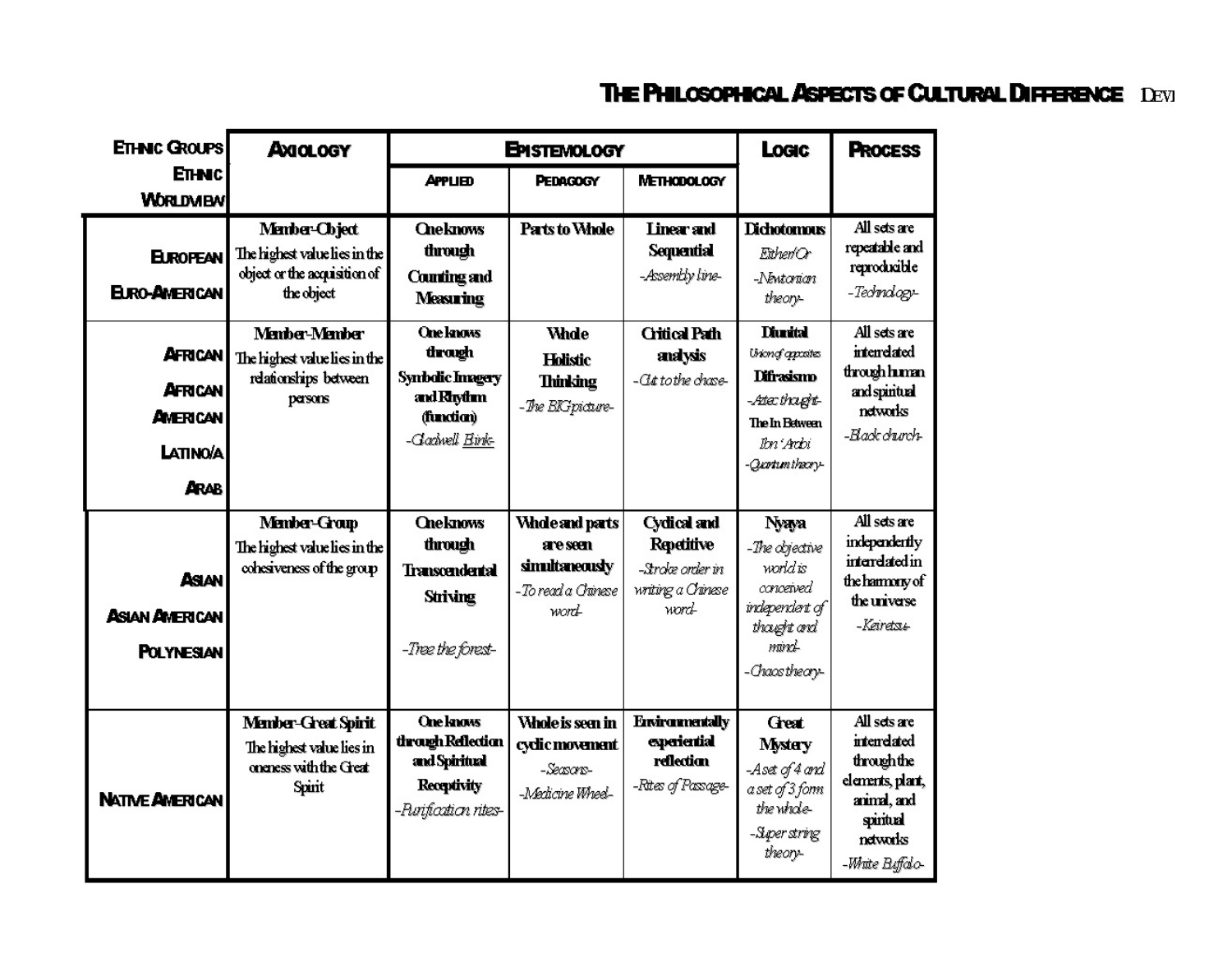

In this book, Rupert Ross examines the traditional Cree and Ojibway world view, exploring why aspects of these philosophies often place them in conflict with the Canadian justice system.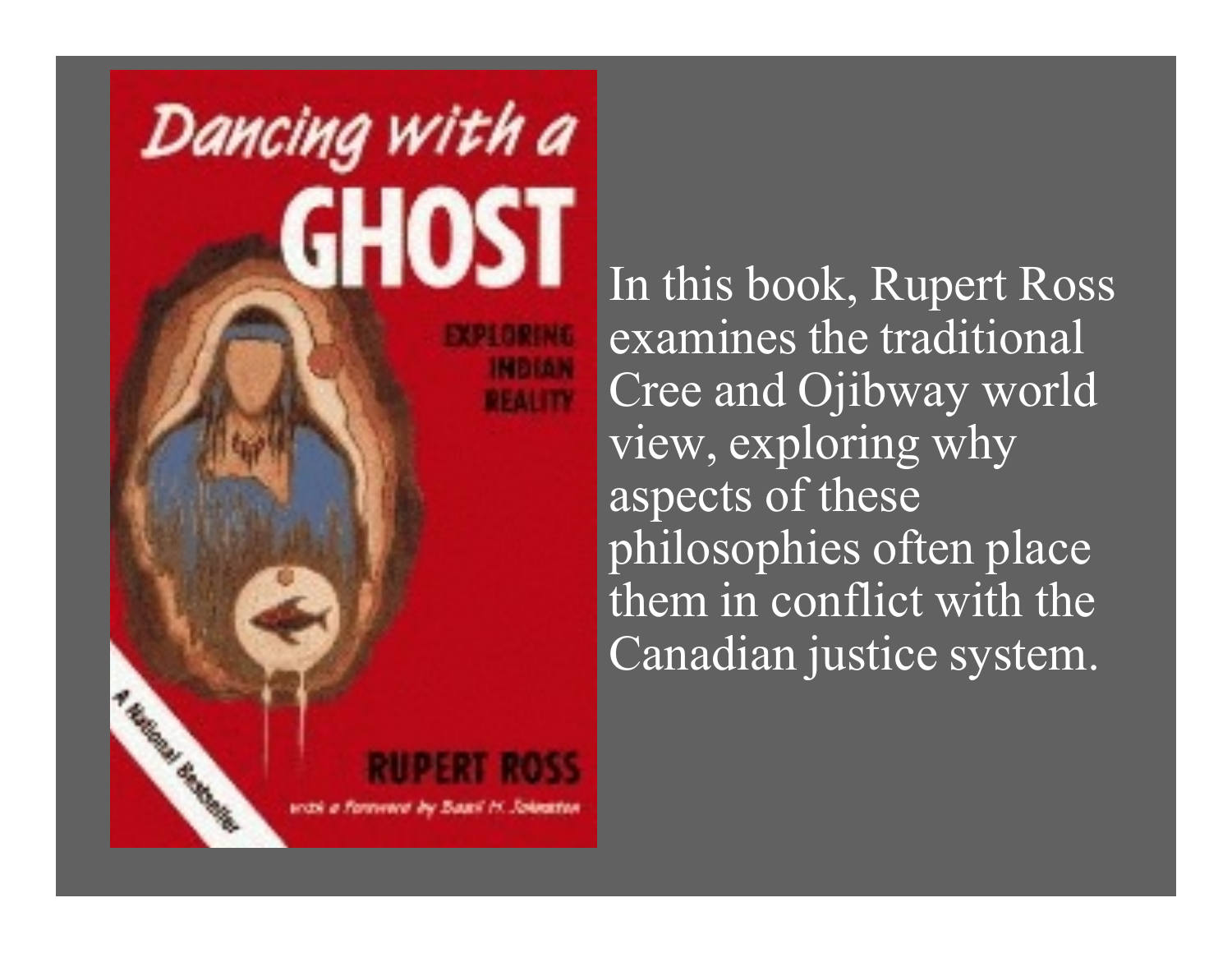#### **B) Social, Cultural and Historical Context**

- **P**North American Diversity is fraught with **complicated and tragic history**
	- < **Enslavement of Africans, Genocide of First Nations, Global strife resulting in transglobal immigration, etc.**
- **PRUT ONLY FIRST Nations have a history that started in North America. All people's have an ancient and foundational history and culture.**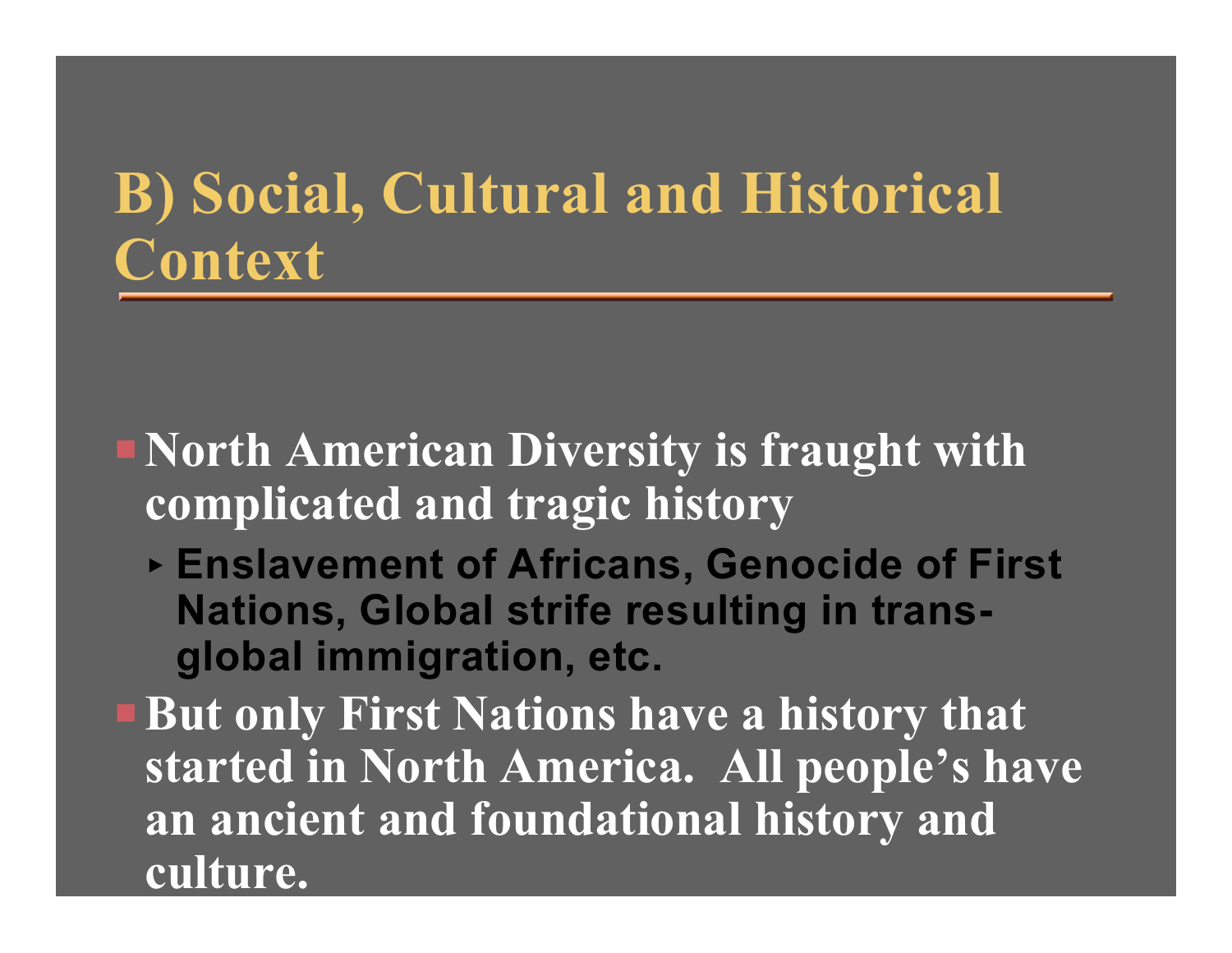

What does it mean that in 2008 a woman of European discent and a man of mixed race African/European discent competed for their party's nomination for presidential candidate? Will the fate of poor women and poor people of colour change as a result?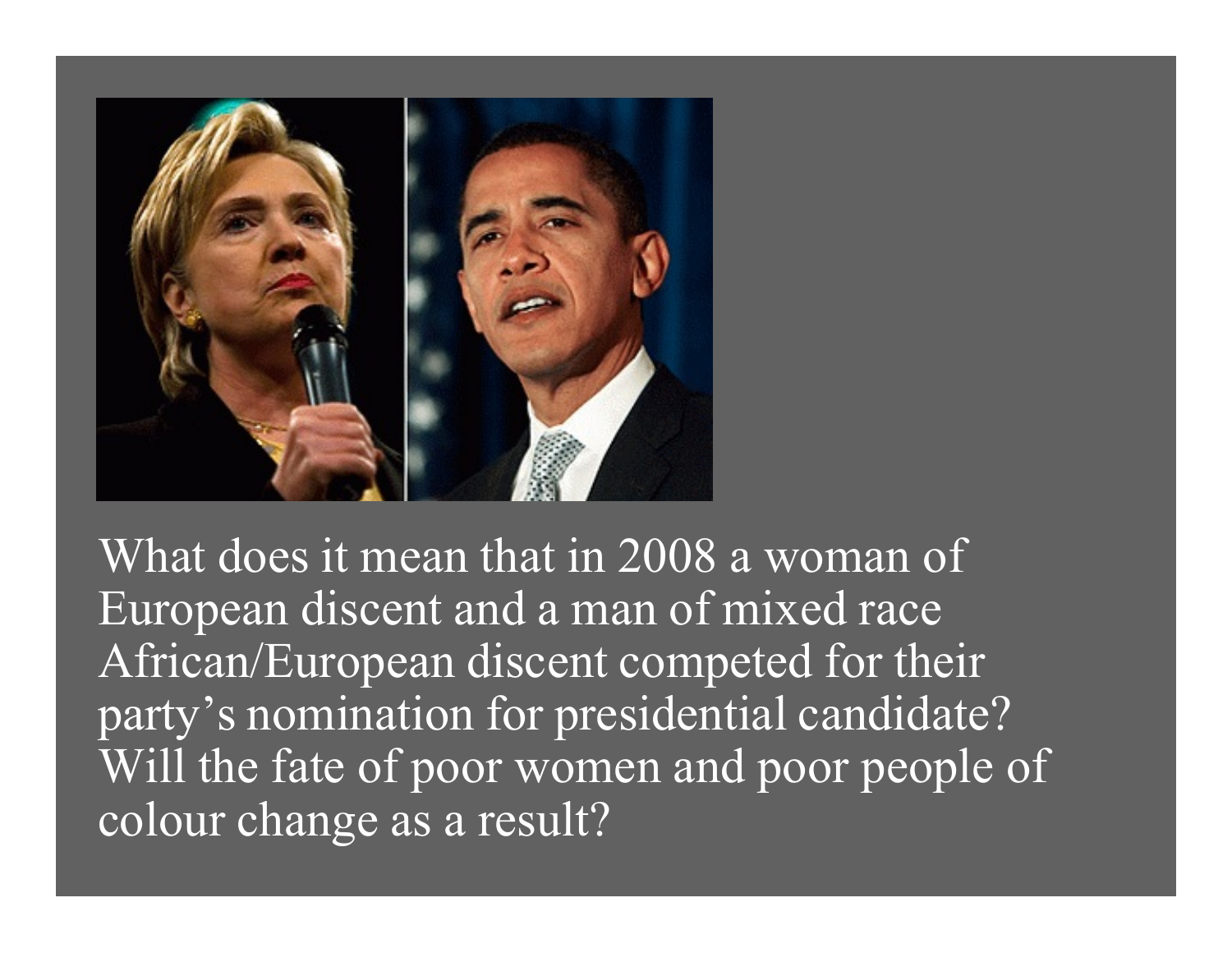## **C) Communicating Across Cultures**

**Before meaningless, unnatural, non-human or** immature behaviour and corresponding values are attributed to people of another culture, it is better to begin by doubting the adequacy of one's own judgement and knowledge

< **Elmar Holenstein**